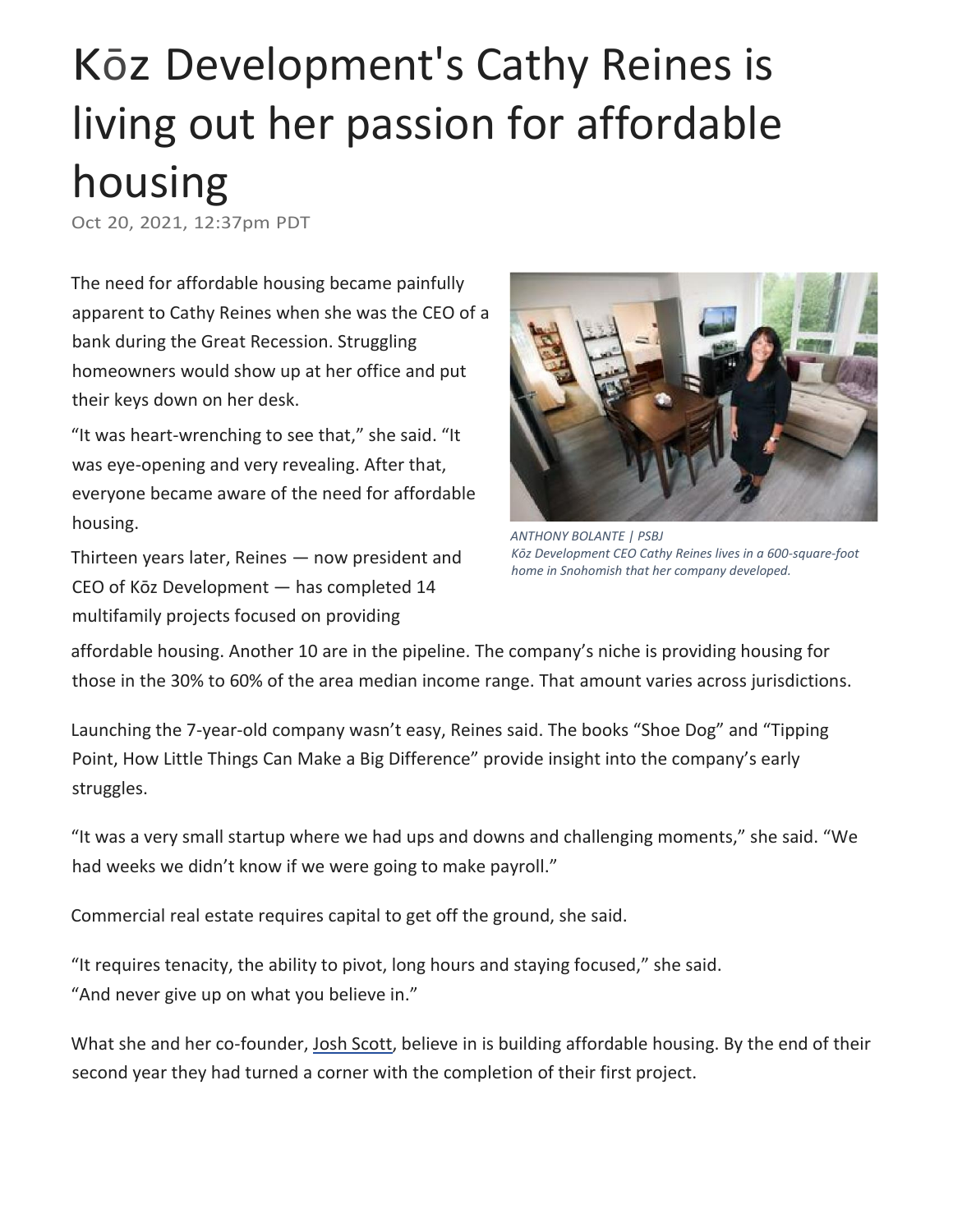"We had a number of other projects started at that time, but it was the success of this first project that took us, as a company, to the next level," she said.

Kōz develops small units with little parking. At the time, that concept was being challenged across the industry.

"It still wasn't easy, but being able to tell our story after having one successful project was meaningful," she said. "It also reminded us that if you get partnerships with good people and the right people you can be successful."

Kōz typically builds to hold, but it did sell a property in Washington and one in Oregon as a way to communicate to investors that this type of asset was attractive and could get capitalization rates similar to market-rate buildings.

Reines credits the effects of the Great Recession for putting the need for affordable housing on the community's collective radar. Yet, developing more housing is a challenge.

"There are days when I think development is not for the faint at heart," she said. "Every day there are different challenges. But I avoid the noise and stay focused to move these projects forward."

Ironically, the biggest challenges to development are the cities themselves, she said.

"One of the reasons we work in Tacoma is that the city welcomes and embraces development and affordable housing," she said. "They encourage developers to come into the city. That, for us, allows us to get buildings constructed and occupied quickly. Time is real money."

Since Kōz targets those in the 60% of area median income range without using subsidies, the city's ability to process the permits equates into cost savings.

The timely turnaround of permits is a priority in Tacoma, said [Jeff Robinson,](https://www.bizjournals.com/seattle/search/results?q=Jeff%20Robinson) director of community and economic development for Tacoma.

"We have a very responsive planning and development services department that work hard to provide the information early in the process to get the permits done in a timely way," he said. "The permit phase is important to building development and we do an extremely good job of that. We also have a city council that is receptive to development."

Jurisdictions looking for more affordable housing should consider multifamily tax exemptions, Reines said.

Kōz's trick to keeping unit prices low are the buildings' small unit footprints and minimal amenities. Despite the sizes, they are still comfortable, she said.